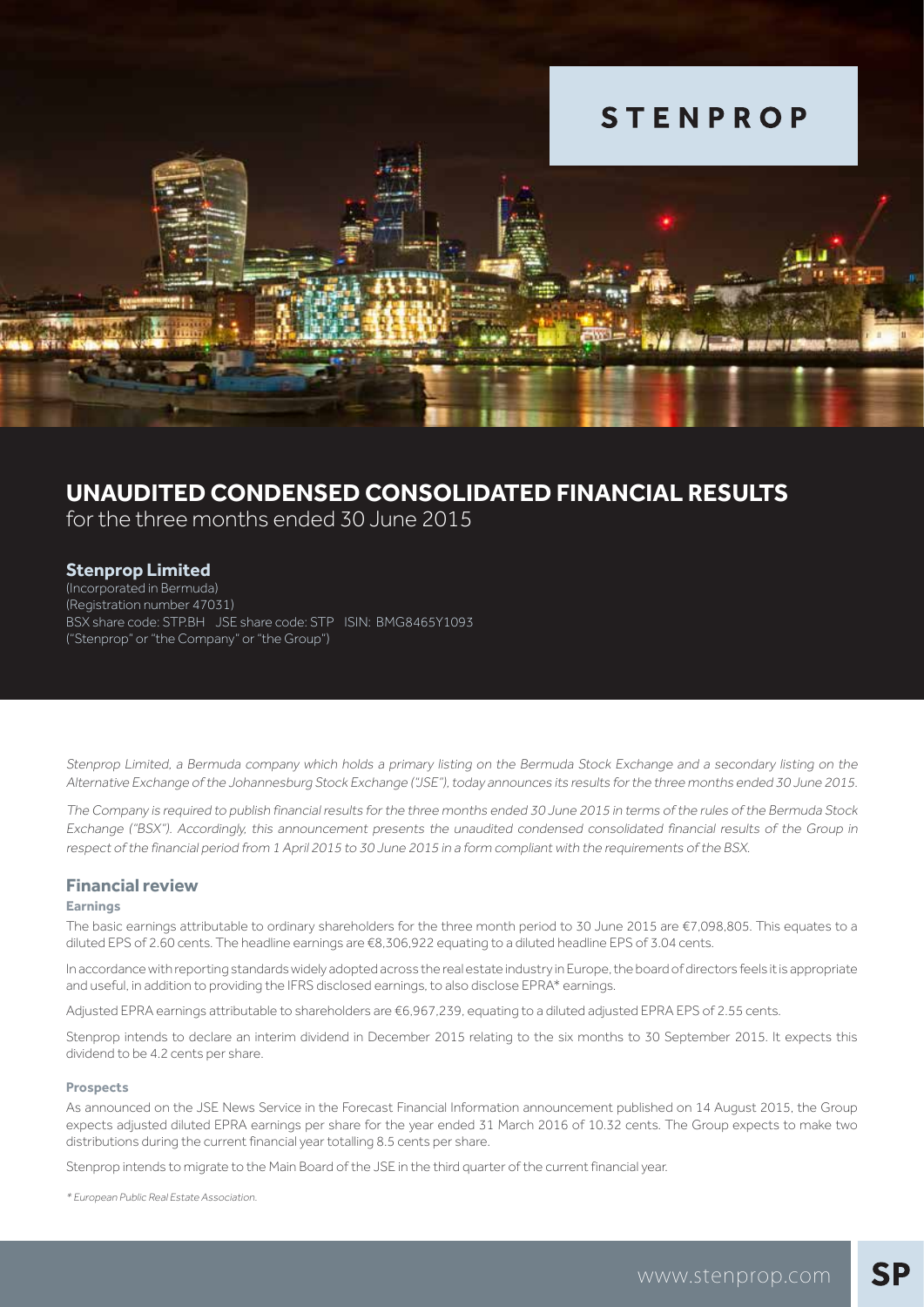#### **Net assets**

The basic and diluted IFRS NAV per share at 30 June 2015 is €1.61 and €1.60 respectively. The basic and diluted EPRA NAV per share is €1.66.

The Group's investment properties are stated at their 31 March 2015 valuations. The period end balance sheet includes investment properties of €709.0 million and investments in associates and joint ventures of €76.8 million. Loan obligations outstanding, net of capitalised loan transaction costs, were €374.0 million.

### **Acquisitions**

On 20 May 2015, the Group acquired a 50% interest in Regent Arcade House Holdings Limited ("RAHHL"), which owns the property known as 25 Argyll Street. The acquisition cost of this interest was £18.9 million which was based on a valuation of the property of £75 million. RAHHL refinanced the property with an interest only bank loan of £37.5 million at an all-in rate of 2.974% per annum, with a term of five years.

The acquisition of a retail centre known as Hermann Quartier for a purchase price of €22.7 million completed on 24 August 2015. The property is on a high street location of Berlin's central suburb of Neukölln with excellent public transport links, including an underground station inside the shopping centre. The acquisition was financed 50% by debt at an all-in interest rate of 1.42% per annum. The return on equity on this investment is expected to exceed 7% per annum at inception.

The purchase of the Victoria retail centre for €20.6 million was notarised on 18 June 2015 and is expected to complete later in September. The property is located in the Lichtenberg district of Berlin, approximately 15 minutes by underground from the city centre. The property is anchored by Kaufland (a hypermarket chain) on a 17 year lease. Based on indicative five-year swap rates, the return on equity on this investment is expected to achieve circa. 8% per annum at inception.

### **Refinancing**

On 8 May 2015, the Group refinanced the property known as Euston House on favourable terms with a five year loan to May 2020. The new facility of £27,540,000 is interest only. A five year interest rate swap agreement was entered into to fix the interest rate at an all-in rate of 3.02% per annum (previous facility: 4.54%). The Group incurred costs of £413,000 to break the former swap agreement.

On 29 May 2015, the Group extended the existing bank loan (which was due to expire in March 2016), on the property known as Pilgrim Street on favourable terms until March 2019. With effect from signature, the loan became interest only. An interest rate swap agreement was entered into to fix the interest rate for the period from the prior termination date, being 23 March 2016, until the new termination date, at an all-in rate of 2.90% per annum. An existing swap agreement results in an all-in rate of 4.11% until 23 March 2016. The previous all-in rate on the loan was 4.96%.

### **Dividends**

On 11 June 2015, the Company announced a final distribution of 4.2 cents per share in respect of the year ended 31 March 2015 and offered shareholders the option to receive in respect of all or a part of their Stenprop shareholding either a scrip dividend by way of an issue of new Stenprop shares (of the same class as existing shares) credited as fully paid up, or a cash dividend. On 13 July 2015, the Company announced a 29.48% take up of the scrip dividend by shareholders, for which 2,257,894 new Stenprop shares have been issued at an issue price of €1.52142 per share.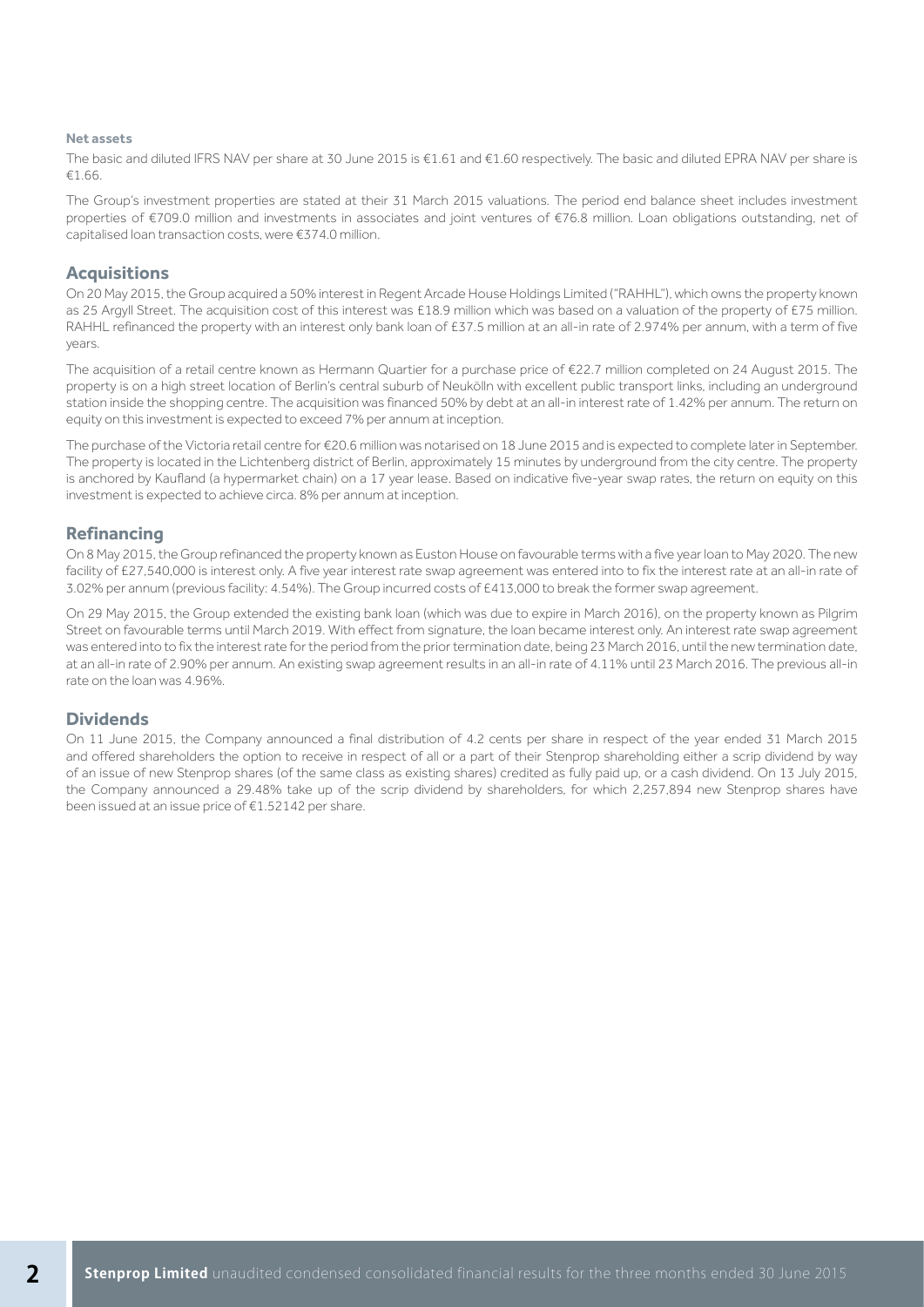### **Condensed consolidated statement of comprehensive income**

|                                                                                                                                                                                   |                    |                                | <b>Unaudited</b><br>for the<br>three months<br>ended<br>30/6/2015 | <i><b>*Restated</b></i><br><b>Unaudited</b><br>for the<br>three months<br>ended<br>30/6/2014 | **Pro forma<br><b>Unaudited</b><br>for the<br>three months<br>ended<br>30/6/2014 |
|-----------------------------------------------------------------------------------------------------------------------------------------------------------------------------------|--------------------|--------------------------------|-------------------------------------------------------------------|----------------------------------------------------------------------------------------------|----------------------------------------------------------------------------------|
|                                                                                                                                                                                   |                    | <b>Note</b>                    | €                                                                 | €                                                                                            | €                                                                                |
| Net rental income<br>Management fee income<br>Operating costs                                                                                                                     |                    |                                | 9,767,807<br>1,192,294<br>(2,820,694)                             | 855,654<br>(188, 254)                                                                        | 8,190,849<br>33,525<br>(1,300,830)                                               |
| <b>Net operating income</b>                                                                                                                                                       |                    |                                | 8,139,407                                                         | 667,400                                                                                      | 6,923,544                                                                        |
| Fair value movement of investment properties<br>Reversal of provision for selling costs<br>Investment in associates<br>Investment in joint ventures<br>Impairment of goodwill     |                    |                                | 1,034,973<br>599,105                                              |                                                                                              | 6,248,324<br>2,806,229<br>580,485<br>554,174<br>(9,687,000)                      |
| <b>Profit from operations</b>                                                                                                                                                     |                    |                                | 9,773,485                                                         | 667,400                                                                                      | 7,425,756                                                                        |
| Other gains and losses<br>Net gain from fair value of financial liabilities<br>Net finance costs<br>Net foreign exchange gain                                                     |                    |                                | 563.730<br>(2,756,874)<br>67,639                                  | 12,323<br>(142, 053)                                                                         | 11,641<br>106,891<br>(2,525,391)                                                 |
| Profit for the period before taxation                                                                                                                                             |                    |                                | 7,647,980                                                         | 537,670                                                                                      | 5,018,897                                                                        |
| Taxation                                                                                                                                                                          |                    |                                | (501, 513)                                                        | (80, 724)                                                                                    | (386, 957)                                                                       |
| Profit for the period after taxation                                                                                                                                              |                    |                                | 7,146,467                                                         | 456,946                                                                                      | 4,631,940                                                                        |
| <b>Profit attributable to:</b><br>Equity holders<br>Non-controlling interest                                                                                                      |                    |                                | 7,098,805<br>47,662                                               | 456,946                                                                                      | 4,594,619<br>37.321                                                              |
| Other comprehensive income<br>Items that may be reclassified subsequently to profit or loss<br>Fair value movement on interest rate swaps<br>Foreign currency translation reserve |                    |                                | 853,308<br>8,524,597                                              | 39,838<br>679,735                                                                            | 6.714<br>1,323,921                                                               |
| Total comprehensive profit for the period                                                                                                                                         |                    |                                | 16,524,372                                                        | 1,176,519                                                                                    | 5,962,575                                                                        |
| Total comprehensive profit attributable to:<br>Equity holders<br>Non-controlling interest                                                                                         |                    |                                | 16,476,710<br>47,662                                              | 1,176,519                                                                                    | 5,949,951<br>12,624                                                              |
| <b>Earnings per share</b>                                                                                                                                                         |                    |                                |                                                                   |                                                                                              |                                                                                  |
| <b>IFRS EPS</b>                                                                                                                                                                   | (cents)            | 2                              | 2.61                                                              | 2.86                                                                                         | 1.85                                                                             |
| Diluted IFRS EPS                                                                                                                                                                  | (cents)            | $\mathfrak 2$                  | 2.60                                                              | 2.86                                                                                         | 1.85                                                                             |
| <b>EPRA EPS</b><br>Diluted EPRA EPS                                                                                                                                               | (cents)<br>(cents) | $\mathfrak 2$<br>$\mathfrak 2$ | 2.37<br>2.37                                                      | 2.86<br>2.86                                                                                 | 2.20<br>2.20                                                                     |
| Adjusted EPRA EPS                                                                                                                                                                 | (cents)            | $\overline{c}$                 | 2.56                                                              | 2.86                                                                                         | 2.45                                                                             |
| Diluted adjusted EPRA EPS                                                                                                                                                         | (cents)            | $\mathfrak 2$                  | 2.55                                                              | 2.86                                                                                         | 2.45                                                                             |

\* The comparatives have been restated to reflect the change in presentational currency. See note 1.

\*\* Readers are referred to note 1 where the basis of preparation of the comparative pro forma information is explained.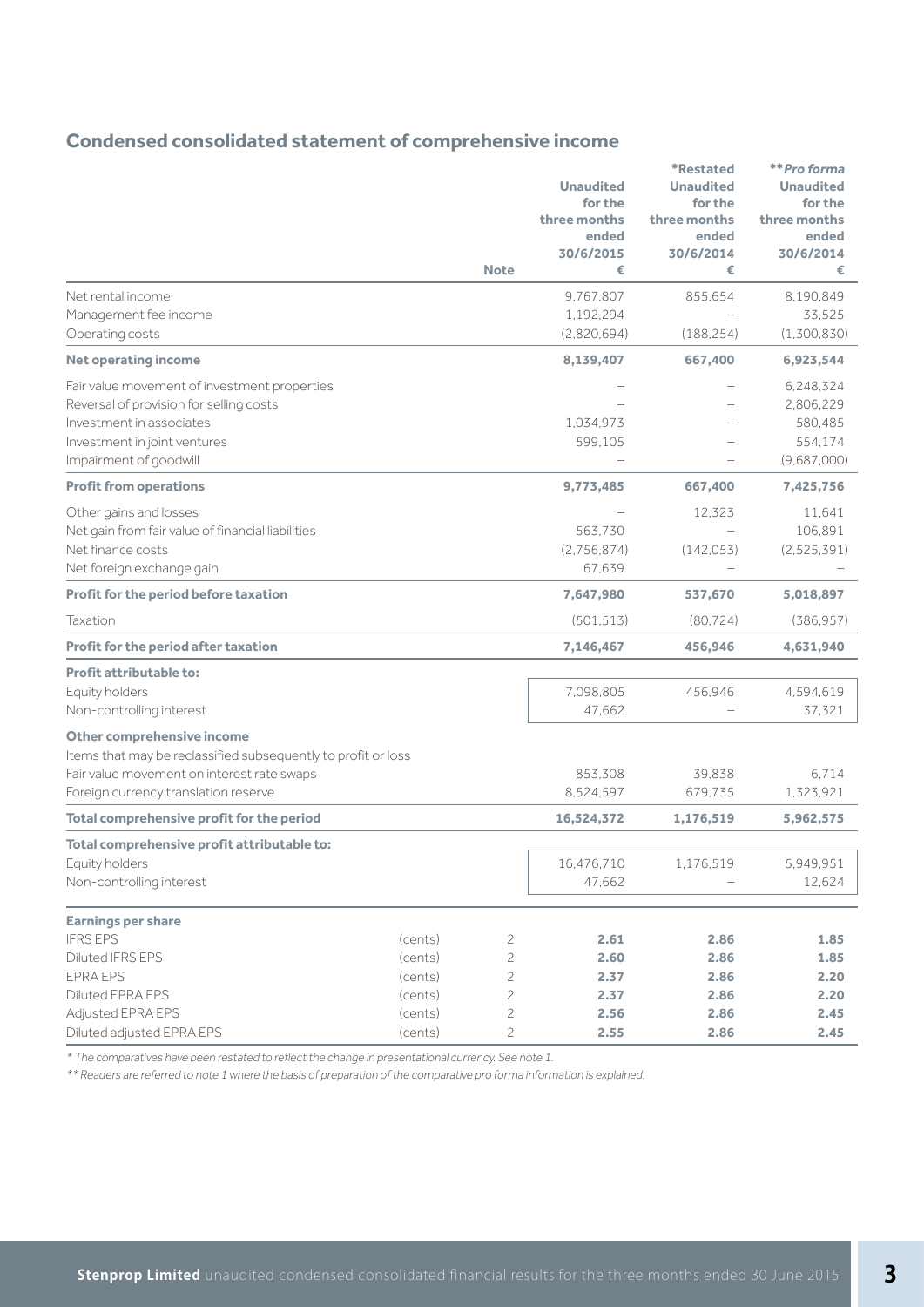# **Condensed consolidated statement of financial position**

|                                                  |                | <b>Unaudited</b>   | <b>Audited</b>     |
|--------------------------------------------------|----------------|--------------------|--------------------|
|                                                  |                | as at<br>30/6/2015 | as at<br>31/3/2015 |
|                                                  | <b>Note</b>    | €                  | €                  |
| <b>ASSETS</b>                                    |                |                    |                    |
| Investment properties                            |                | 708,987,939        | 695,196,554        |
| Investment in associates                         |                | 40.952.144         | 39,651,808         |
| Investment in joint ventures                     |                | 35,886,843         | 8,505,605          |
| Property, plant and equipment                    |                | 906                | 1,805              |
| Derivative financial instruments                 |                | 495.865            |                    |
| <b>Total non-current assets</b>                  |                | 786,323,697        | 743,355,772        |
| <b>Current assets</b>                            |                |                    |                    |
| Cash                                             |                | 64,420,003         | 80,430,326         |
| Accounts receivable                              |                | 1,471,718          | 2,633,857          |
| Other debtors                                    |                | 10,210,946         | 3,910,244          |
| Prepayments                                      |                | 1,637,137          | 1,518,633          |
| <b>Total current assets</b>                      |                | 77,739,804         | 88,493,060         |
| <b>Total assets</b>                              |                | 864,063,501        | 831,848,832        |
| <b>EQUITY AND LIABILITIES</b>                    |                |                    |                    |
| <b>Capital and reserves</b>                      |                |                    |                    |
| Share capital                                    | 4              | 349                | 342                |
| Share premium                                    | $\overline{4}$ | 381,601,025        | 374,126,562        |
| Equity reserve                                   |                | 303,190            |                    |
| Retained earnings                                |                | 33,006.736         | 37,561,379         |
| Foreign currency translation reserve             |                | 30,667,933         | 22,143,336         |
| Cash flow hedge reserve                          |                | 334,444            | (518, 864)         |
| Total equity attributable to equity shareholders |                | 445,913,677        | 433,312,755        |
| <b>Non-controlling interest</b>                  |                | 1,862,499          | 1,814,837          |
| <b>Total equity</b>                              |                | 447,776,176        | 435,127,592        |
| <b>Non-current liabilities</b>                   |                |                    |                    |
| Bank loans                                       |                | 362,585,582        | 296,872,794        |
| Derivative financial instruments                 |                | 3,959,355          | 5,108,197          |
| Other loan and interest                          |                | 24,583             | 22,843             |
| Deferred tax                                     |                | 7,627,145          | 7,230,161          |
| <b>Total non-current liabilities</b>             |                | 374,196,665        | 309,233,995        |
| <b>Current liabilities</b>                       |                |                    |                    |
| <b>Bank loans</b>                                |                | 11,446,956         | 68,057,714         |
| Derivative financial instruments                 |                | 1,030,189          | 1,272,534          |
| Accounts payable and accruals                    |                | 29,613,515         | 18,156,997         |
| <b>Total current liabilities</b>                 |                | 42,090,660         | 87,487,245         |
| <b>Total liabilities</b>                         |                | 416,287,325        | 396,721,240        |
| <b>Total equity and liabilities</b>              |                | 864,063,501        | 831,848,832        |
| IFRS net asset value per share                   | 3              | 1.61               | 1.59               |
| EPRA net asset value per share                   | 3              | 1.66               | 1.65               |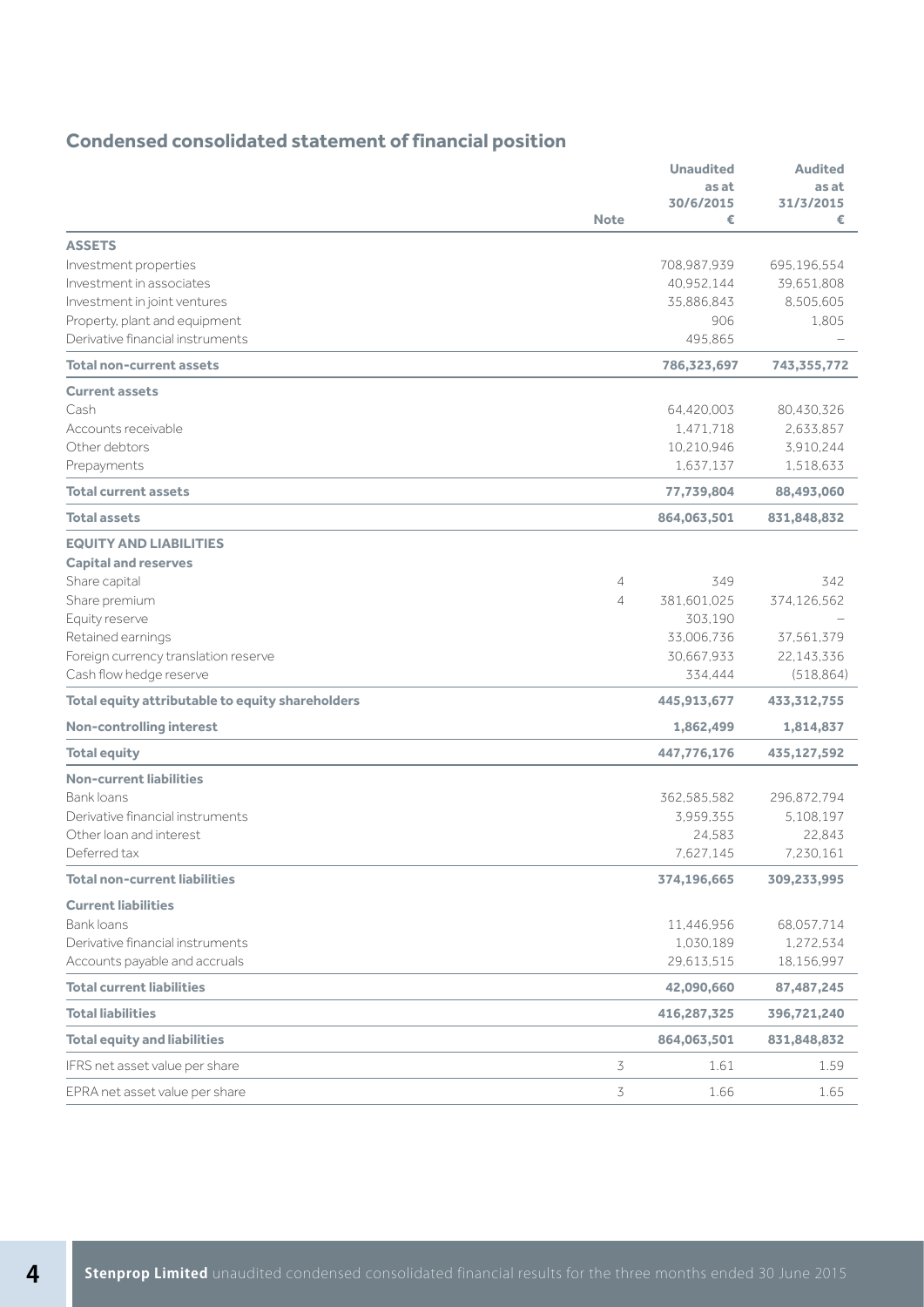|                                                                   | <b>Share</b><br>capital<br>€ | <b>Share</b><br>premium<br>€ | <b>Equity</b><br>reserve<br>€ | <b>Retained</b><br>earnings<br>€ | Foreign<br>translation<br>reserve<br>€ | <b>Cash flow</b><br>hedge<br>€            | Attributable<br>reserve shareholders<br>€              | Non-<br>to equity controlling<br>interest<br>€ | <b>Total</b><br>equity<br>€ |
|-------------------------------------------------------------------|------------------------------|------------------------------|-------------------------------|----------------------------------|----------------------------------------|-------------------------------------------|--------------------------------------------------------|------------------------------------------------|-----------------------------|
| Balance at<br>1 April 2015                                        | 342                          | 374,126,562                  |                               | 37,561,379                       |                                        |                                           | 22,143,336 (518,864) 433,312,755 1,814,837 435,127,592 |                                                |                             |
| Issue of<br>share capital                                         | 7                            | 7,474,463                    | (25, 444)                     |                                  |                                        |                                           | 7,449,026                                              |                                                | 7,449,026                   |
| Credit to equity<br>for equity-settled<br>share based<br>payments |                              | $\overline{\phantom{a}}$     | 328,634                       |                                  |                                        |                                           | 328,634                                                |                                                | 328,634                     |
| Total<br>comprehensive<br>profit for<br>the period                |                              |                              |                               | 7.098.805                        | 8.524.597 853.308                      |                                           | 16,476,710                                             | 47.662                                         | 16,524,372                  |
| Ordinary<br>dividends                                             |                              |                              |                               | (11,653,448)                     |                                        |                                           | (11,653,448)                                           |                                                | (11,653,448)                |
| <b>Balance</b> at<br>30 June 2015                                 | 349                          | 381,601,025                  | 303,190                       | 33,006,736                       | 30,667,933                             | 334,444                                   | 445,913,677                                            | 1,862,499                                      | 447,776,176                 |
|                                                                   | <b>Share</b><br>capital<br>€ | <b>Share</b><br>premium<br>€ | <b>Equity</b><br>reserve<br>€ | <b>Retained</b><br>earnings<br>€ | Foreign<br>translation<br>reserve<br>€ | <b>Cash flow</b><br>hedge<br>reserve<br>€ | Attributable<br>shareholders<br>€                      | Non-<br>to equity controlling<br>interest<br>€ | <b>Total</b><br>equity<br>€ |
| Balance at<br>1 April 2014                                        | 19                           | 21,131,499                   |                               | (37, 425)                        |                                        | 4.501                                     | 21,098,594                                             |                                                | 21,098,594                  |
| Total<br>comprehensive<br>profit for<br>the period                |                              |                              |                               | 456,946                          | 679.735                                | 39,838                                    | 1,176,519                                              |                                                | 1,176,519                   |
| <b>Balance at</b><br>30 June 2014                                 | 19                           | 21,131,499                   |                               | 419,521                          | 679,735                                | 44,339                                    | 22,275,113                                             |                                                | 22,275,113                  |

# **Condensed consolidated statement of changes in equity**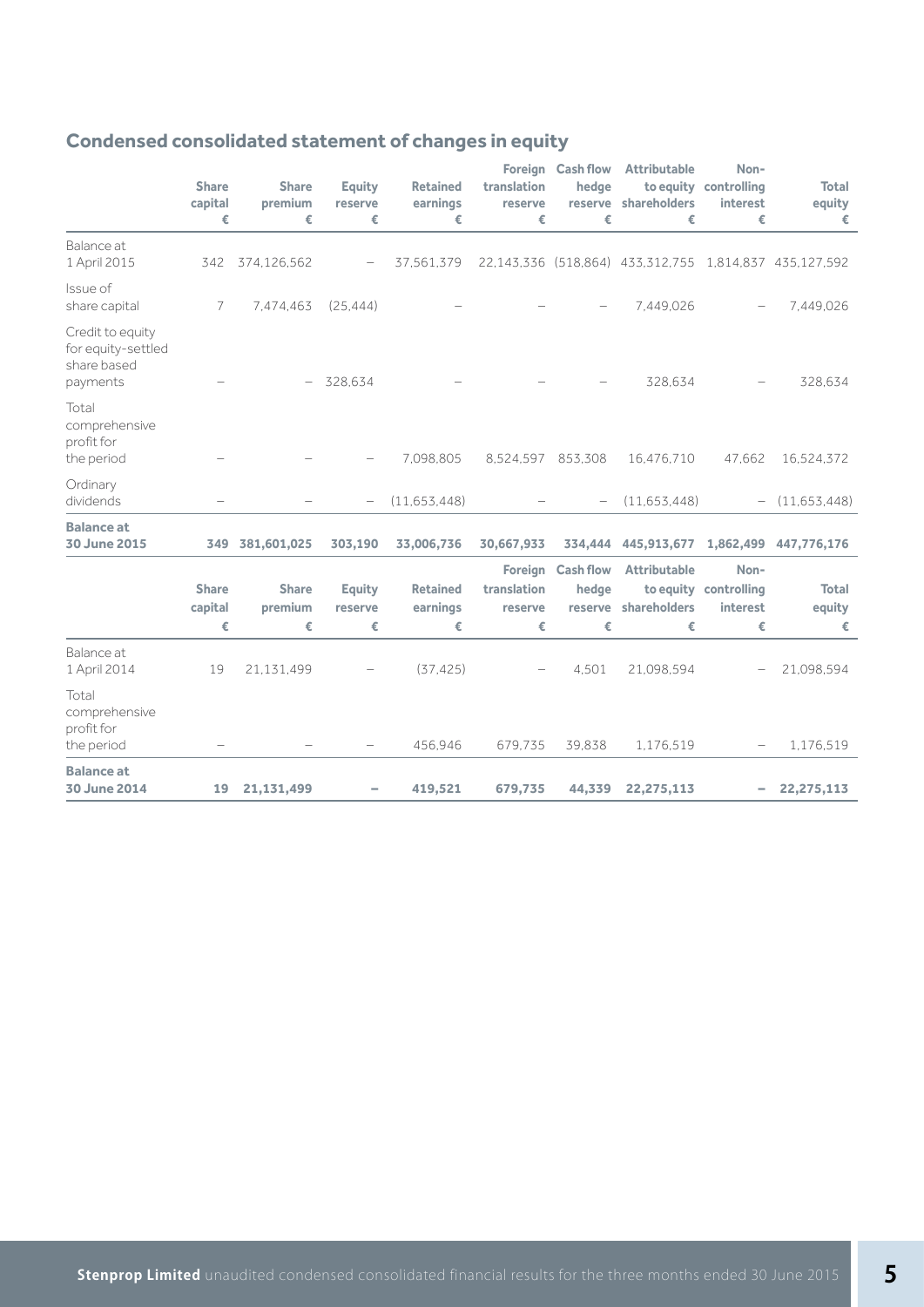### **Condensed consolidated statement of cash flows**

|                                                      |                  | <b>*Restated</b> |
|------------------------------------------------------|------------------|------------------|
|                                                      | <b>Unaudited</b> | <b>Unaudited</b> |
|                                                      | for the          | for the          |
|                                                      | three months     | three months     |
|                                                      | ended            | ended            |
|                                                      | 30/6/2015<br>€   | 30/6/2014<br>€   |
| <b>Operating activities</b>                          |                  |                  |
| Profit from operations                               | 9,773,485        | 667,400          |
| Share of profit in associates                        | (1.034.973)      |                  |
| Increase in fair value of joint venture              | (599.105)        |                  |
| Exchange rate gains                                  | 67.639           |                  |
| Decrease in trade and other receivables              | 783.032          | 68.330           |
| Increase/(decrease) in trade and other payables      | 501.917          | (149, 429)       |
| Interest paid                                        | (2,713,031)      | (112, 053)       |
| Interest received                                    | 7.900            | 34               |
| Net tax received                                     | 48,229           |                  |
| Net cash from operating activities                   | 6,835,093        | 474,282          |
| <b>Investing activities</b>                          |                  |                  |
| Dividends received from trading activities           |                  | 7.384            |
| Dividends received from associates                   | 617,423          |                  |
| Acquisition of investment in a joint venture         | (26, 782, 133)   |                  |
| Net cash (used in)/from investing activities         | (26, 164, 710)   | 7,384            |
| <b>Financing activities</b>                          |                  |                  |
| Repayment of borrowings                              | (35, 401, 162)   |                  |
| Financing fees paid                                  | (740,095)        | (54.048)         |
| Unutilised facility fee paid                         |                  | (15.744)         |
| Payments made on swap break                          | (571, 216)       |                  |
| New bank loans raised                                | 39,018,672       |                  |
| Net cash from/(used in) financing activities         | 2,306,199        | (69, 792)        |
| Net (decrease)/increase in cash and cash equivalents | (17,023,418)     | 411,874          |
| Effect of foreign exchange rate changes              | 1.013.095        | 53,827           |
| Cash and cash equivalents at beginning of the period | 80.430.326       | 1,670,754        |
| Cash and cash equivalents at end of the period       | 64,420,003       | 2,136,455        |

\* The comparatives have been restated to reflect the change in presentational currency. See note 1.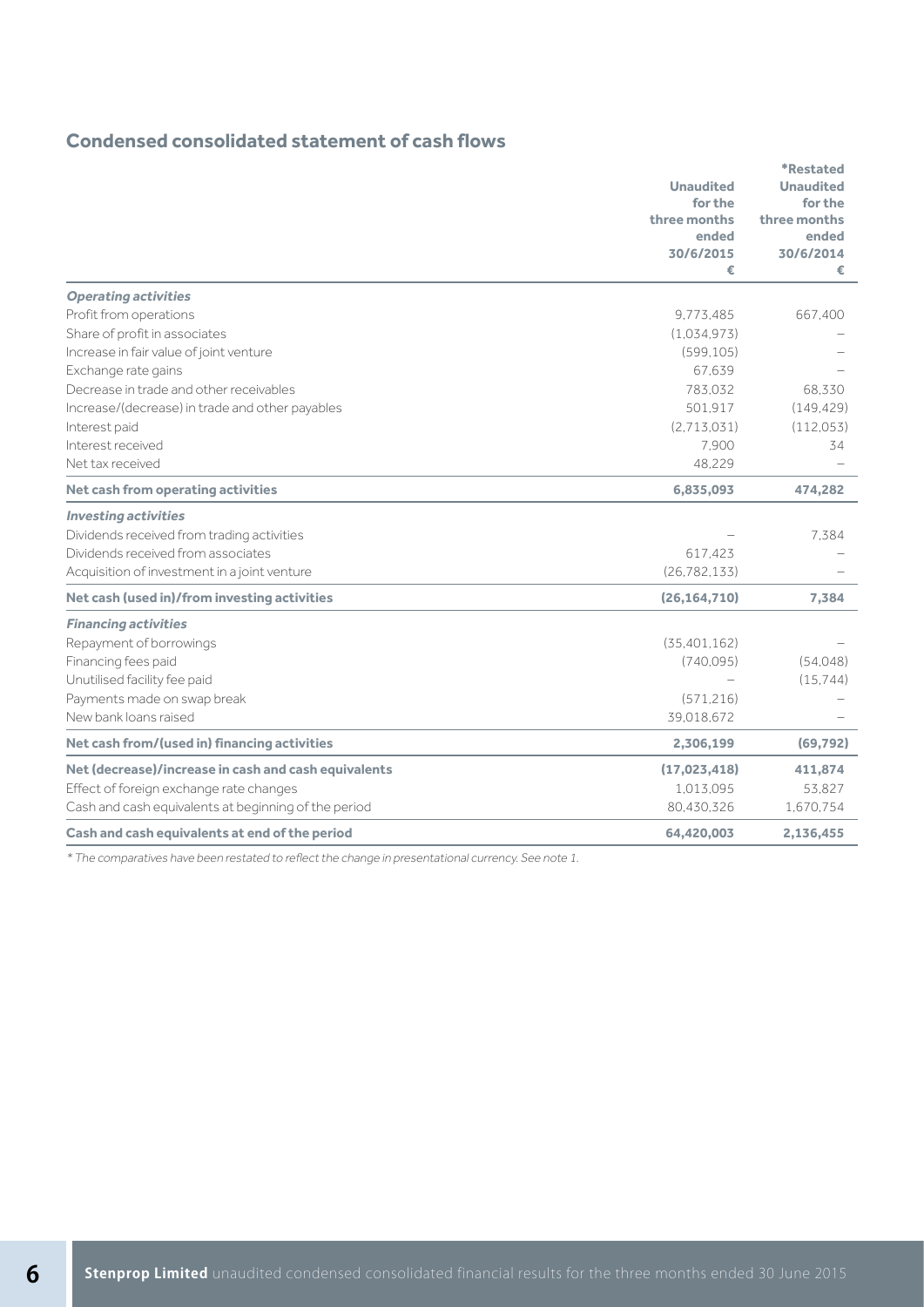### **Notes to the unaudited condensed consolidated financial results**

### **1. Basis of preparation**

 These unaudited condensed consolidated financial results (the "IFRS Statements") for the three months ended 30 June 2015 have been prepared in accordance with the recognition and measurements principles of the International Financial Reporting Standards ("IFRS") and its interpretations adopted by the International Accounting Standards Board ("IASB"). The accounting policies and methods of computation are consistent with those applied in the preparation of the annual financial statements for the year ended 31 March 2015 which were audited and reported on by the Group's external auditors. Readers are referred to the published Annual Results for the year ended 31 March 2015 which contain further detail including details regarding events subsequent to that reporting date.

The condensed consolidated financial results prepared in accordance with IFRS and the pro forma statement of comprehensive income have not been reviewed or reported on by the Group's external auditors. They have been prepared by, and are the responsibility of the directors of Stenprop who approved the report on 9 September 2015.

#### **Comparative pro forma**

 In the interests of consistency in those areas of reporting that are seen to be of most relevance to investors, and of providing a meaningful basis of comparison for users of the financial information, the Group has prepared for the comparative period an unaudited pro forma statement of comprehensive income for the three months ended 30 June 2014.

The main difference between the comparative pro forma statement of comprehensive income and the comparative IFRS statements is that the comparative pro forma statement of comprehensive income has been prepared as if completion of the acquisition of the property owning companies had taken place on 1 April 2014, which was the effective date on which risk and reward passed to Stenprop in the purchase of the various property companies, while the comparative IFRS statements use the completion date of the acquisition (date that control passes), being 2 October 2014, to account for these investments.

The comparative pro forma statement of comprehensive income therefore separately shows trading profits, property revaluations and other adjustments for the three months ended 30 June 2014. This has been calculated by halving the pro forma unaudited results for the six month period to 2 October 2014, as disclosed in the 2014 Interim Results. In addition, the comparative pro forma statement of comprehensive income discloses the notional goodwill arising on the purchase of the management companies, the gain arising on the purchase of the property companies (which under IFRS is treated as one linked transaction), and the recognition of the amount of the deferred consideration which is reasonably expected to become payable.

### **Comparative presentational currency**

 The functional currency of the Group is the Euro and all amounts referred to in this announcement are, unless otherwise stated, in Euros. The change from GBP to Euro was implemented with effect from 1 October 2014 as from this date the Euro was considered to be the currency which best reflects the primary economic environment in which the Group operates. All prior period comparatives have been restated at a rate of £1:€1.2492 being the exchange rate prevailing at 30 June 2014. For the purposes of changing the currency denomination of the share capital of the Company, a GBP:EUR exchange rate of £1:1.2102 was used at 31 March 2014.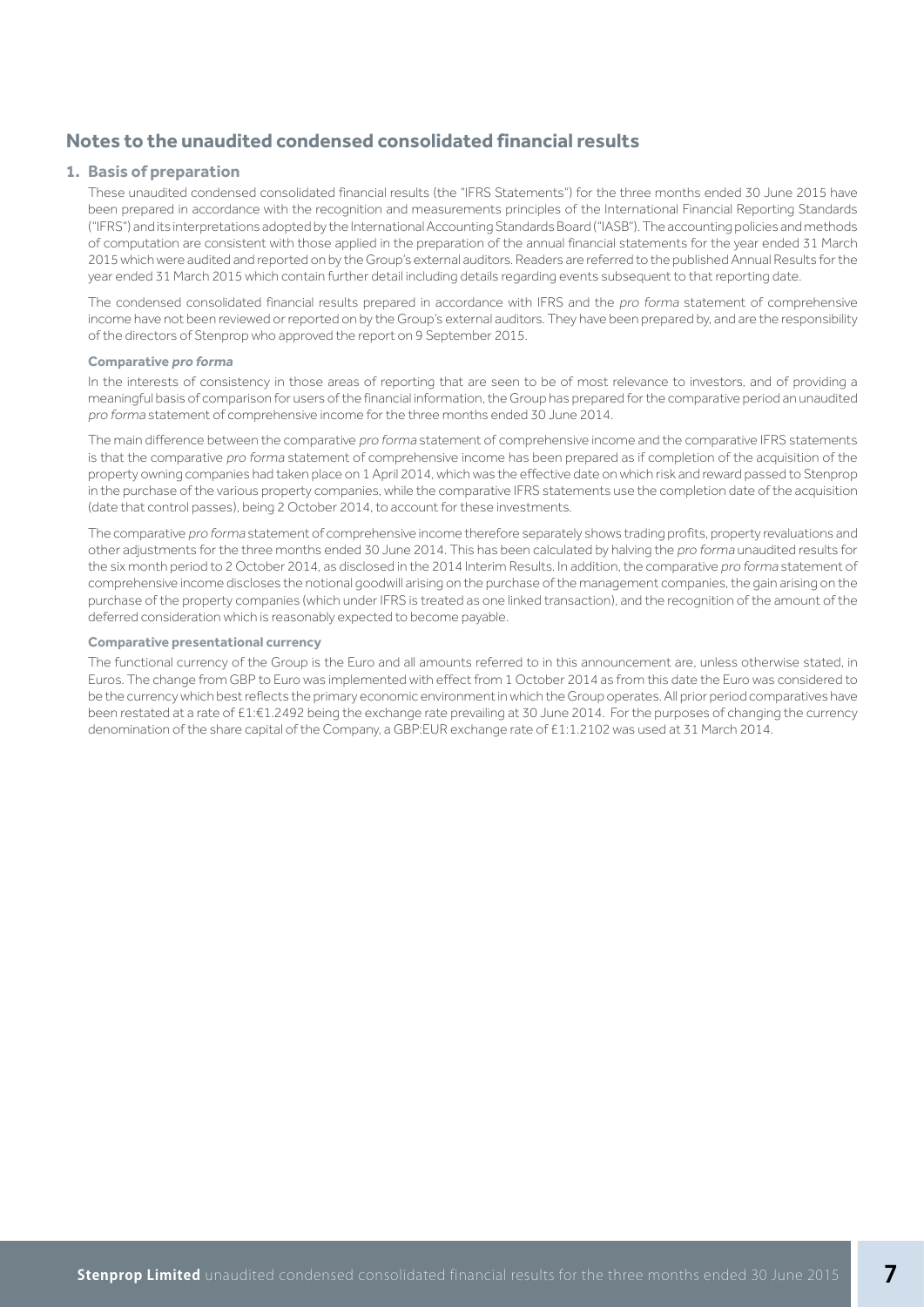### **2. Earnings per ordinary share**

|                                                                   |         |                    | <i><b>*Restated</b></i>  | **Pro forma        |
|-------------------------------------------------------------------|---------|--------------------|--------------------------|--------------------|
|                                                                   |         | <b>Unaudited</b>   | <b>Unaudited</b>         | <b>Unaudited</b>   |
|                                                                   |         | for the            | for the                  | for the            |
|                                                                   |         | three months       | three months             | three months       |
|                                                                   |         | ended<br>30/6/2015 | ended<br>30/6/2014       | ended<br>30/6/2014 |
| Reconciliation of profit for the period to adjusted EPRA earnings |         | €                  | €                        | €                  |
| Earnings per IFRS income statement attributable to shareholders   |         | 7,098,805          | 456,946                  | 4,594,619          |
| Adjustments to calculate EPRA earnings, exclude:                  |         |                    |                          |                    |
| Changes in fair value of investment properties                    |         |                    | $\overline{\phantom{0}}$ | (6, 248, 324)      |
| Reversal of provision for selling costs                           |         |                    |                          | (2,806,229)        |
| Reversal of impairment of goodwill                                |         |                    |                          | 9,687,000          |
| Changes in fair value of financial instruments                    |         | (563.730)          |                          | (106, 891)         |
| Deferred tax in respect of EPRA adjustments                       |         | 354,809            |                          | 286,775            |
| Adjustments above in respect of joint ventures and associates:    |         |                    |                          |                    |
| Changes in fair value                                             |         | (503, 143)         |                          | 72,888             |
| Deferred tax in respect of EPRA adjustments                       |         | 75,471             |                          | (10, 933)          |
| <b>EPRA earnings attributable to shareholders</b>                 |         | 6,462,212          | 456,946                  | 5,468,905          |
| Further adjustments to arrive at Adjusted EPRA earnings           |         |                    |                          |                    |
| Straight-line unwind of purchase swaps                            |         | 505,027            |                          | 636,421            |
| Adjusted earnings attributable to shareholders                    |         | 6,967,239          | 456,946                  | 6,105,326          |
| Weighted average number of shares in issue                        |         | 272,236,146        | 15,986,003               | 248,902,812        |
| Share-based payment awards                                        |         | 649,829            |                          |                    |
| Diluted weighted average number of shares in issue                |         | 272,885,975        | 15,986,003               | 248,902,812        |
| <b>Earnings per share</b>                                         |         |                    |                          |                    |
| <b>IFRS EPS</b>                                                   | (cents) | 2.61               | 2.86                     | 1.85               |
| Diluted IFRS EPS                                                  | (cents) | 2.60               | 2.86                     | 1.85               |
| <b>EPRA EPS</b>                                                   | (cents) | 2.37               | 2.86                     | 2.20               |
| <b>Diluted EPRA EPS</b>                                           | (cents) | 2.37               | 2.86                     | 2.20               |
| Adjusted EPRA EPS                                                 | (cents) | 2.56               | 2.86                     | 2.45               |
| Diluted adjusted EPRA EPS                                         | (cents) | 2.55               | 2.86                     | 2.45               |

#### **Straight-line unwind of purchase swaps**

A further adjustment was made to the EPRA earnings attributable to shareholders and relates to the straight-line unwind of the value as at 1 April 2014 of the swap contracts in the property companies acquired. When the property companies were acquired by Stenprop with effect from 1 April 2014, it also acquired the bank loans and swap contracts which were in place within these property companies. As a result, Stenprop took over loans with higher swap interest rates than would have been the case had new loans and swaps been put in place at 1 April 2014. To compensate for this, the value of the swap break costs was calculated at 1 April 2014 and the purchase consideration for the property companies was reduced accordingly to reflect this liability.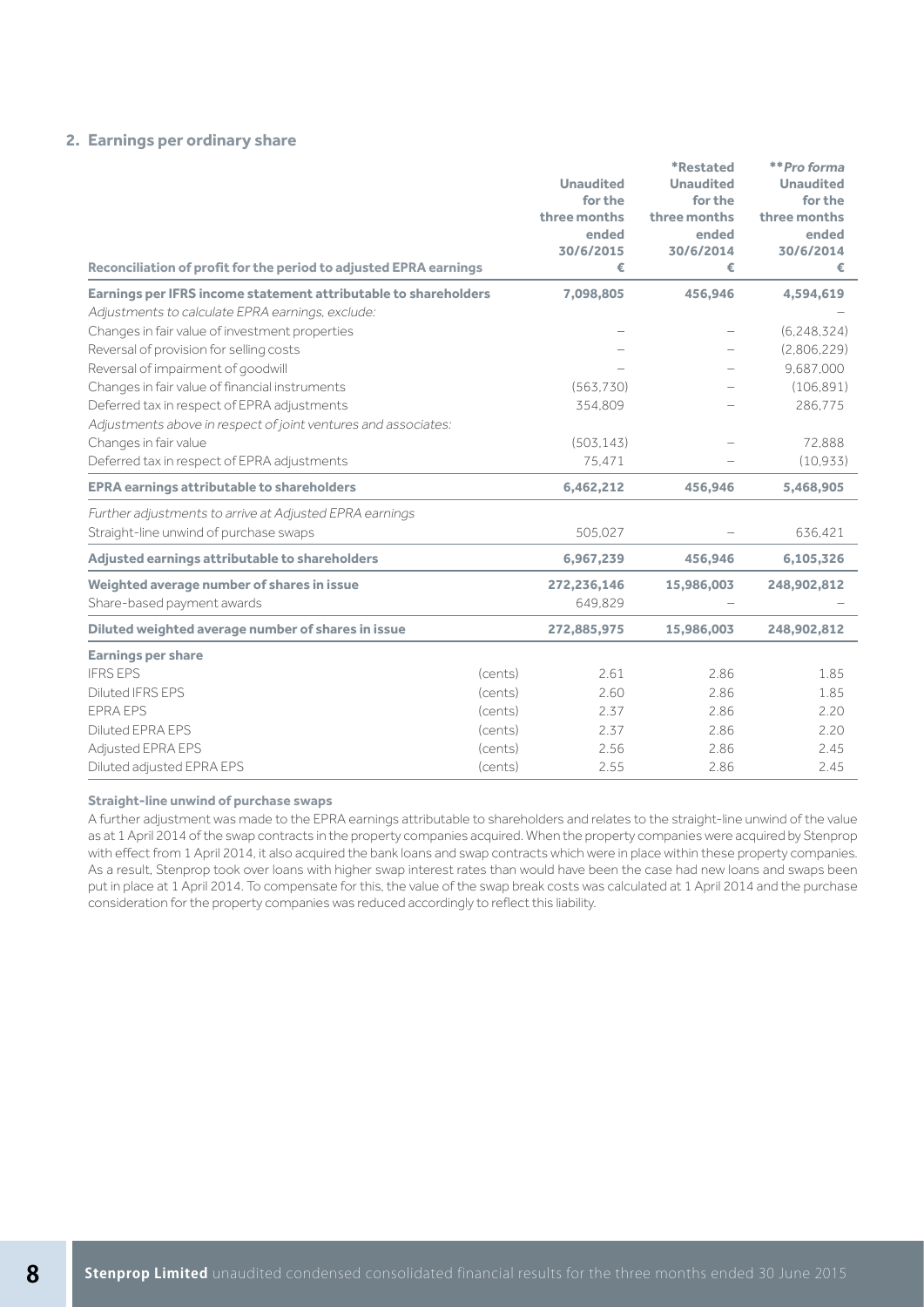### **2. Earnings per ordinary share** continued

| Reconciliation of profit for the period to headline earnings    |         | <b>Unaudited</b><br>for the<br>three months<br>ended<br>30/6/2015<br>€ | <i><b>*Restated</b></i><br><b>Unaudited</b><br>for the<br>three months<br>ended<br>30/6/2014<br>€ | **Pro forma<br><b>Unaudited</b><br>for the<br>three months<br>ended<br>30/6/2014<br>€ |
|-----------------------------------------------------------------|---------|------------------------------------------------------------------------|---------------------------------------------------------------------------------------------------|---------------------------------------------------------------------------------------|
| Earnings per IFRS income statement attributable to shareholders |         | 7,098,805                                                              | 456,946                                                                                           | 4,594,619                                                                             |
| Adjustments to calculate headline earnings, exclude:            |         |                                                                        |                                                                                                   |                                                                                       |
| Changes in fair value of investment properties                  |         |                                                                        |                                                                                                   | (6, 248, 324)                                                                         |
| Reversal of provision for selling costs                         |         |                                                                        |                                                                                                   | (2,806,229)                                                                           |
| Reversal of gain on acquisition                                 |         |                                                                        |                                                                                                   | 9,687,000                                                                             |
| Changes in fair value of financial instruments                  |         | 853,308                                                                | 39,838                                                                                            | 6.714                                                                                 |
| Deferred tax in respect of headline earnings adjustments        |         | 354,809                                                                |                                                                                                   | 286,775                                                                               |
| Adjustments above in respect of joint ventures and associates:  |         |                                                                        |                                                                                                   |                                                                                       |
| Changes in value of investment properties                       |         |                                                                        |                                                                                                   | 72,888                                                                                |
| Deferred tax                                                    |         |                                                                        |                                                                                                   | (10.933)                                                                              |
| Headline earnings attributable to shareholders                  |         | 8,306,922                                                              | 496,784                                                                                           | 5,582,510                                                                             |
| <b>Earnings per share</b>                                       |         |                                                                        |                                                                                                   |                                                                                       |
| Headline EPS                                                    | (cents) | 3.05                                                                   | 3.11                                                                                              | 2.24                                                                                  |
| Diluted headline EPS                                            | (cents) | 3.04                                                                   | 3.11                                                                                              | 2.24                                                                                  |

\* The comparatives have been restated to reflect the change in presentational currency. See note 1.

\*\* Readers are referred to note 1 where the basis of preparation of the pro forma information is explained.

### **3. Net asset value per ordinary share**

|                                                           |         | <b>Unaudited</b> | <b>Audited</b> |
|-----------------------------------------------------------|---------|------------------|----------------|
| Net asset value per share                                 |         | 30/6/2015<br>€   | 31/3/2015<br>€ |
| Net assets attributable to equity shareholders            |         | 445,913,677      | 433,312,755    |
| Adjustments to arrive at EPRA net asset value:            |         |                  |                |
| Derivative financial instruments                          |         | 4,493,679        | 6,380,731      |
| Deferred tax                                              |         | 7,627,145        | 7,230,161      |
| Adjustments above in respect of non-controlling interests |         | 2,401,412        | 2,504,354      |
| <b>EPRA net assets attributable to shareholders</b>       |         | 460,435,913      | 449,428,001    |
| Number of shares in issue                                 |         | 277,463,048      | 272,236,146    |
| Share-based payment awards                                |         | 649,829          | 291,563        |
| Diluted number of shares in issue                         |         | 278,112,877      | 272,527,709    |
| Net asset value per share                                 |         |                  |                |
| IFRS net asset value per share                            | (cents) | 1.61             | 1.59           |
| Diluted IFRS net asset value per share                    | (cents) | 1.60             | 1.59           |
| EPRA net asset value per share                            | (cents) | 1.66             | 1.65           |
| Diluted EPRA net asset value per share                    | (cents) | 1.66             | 1.65           |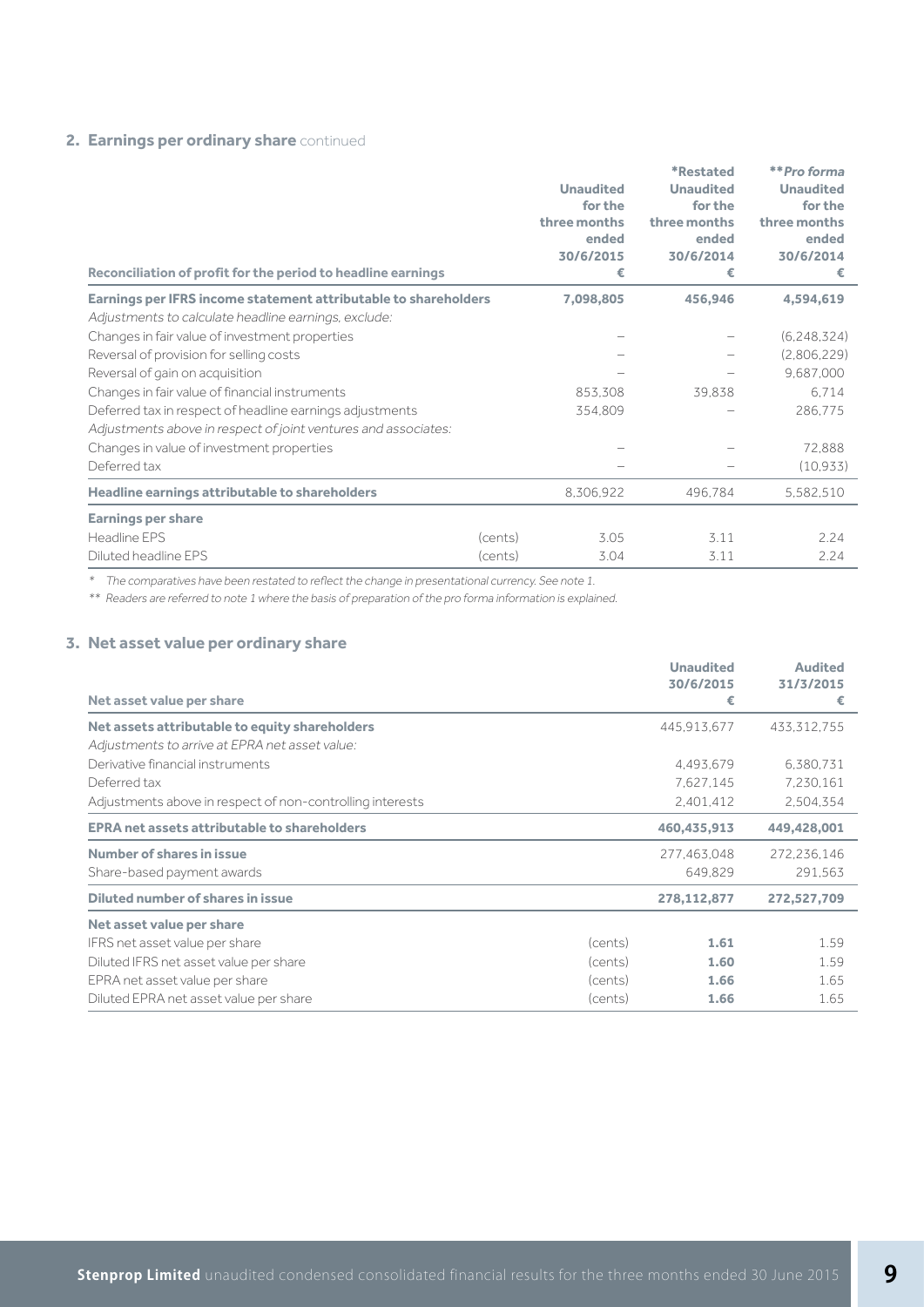### **4. Share capital**

|                                                                     |                    | <b>Unaudited</b><br>as at<br>30/6/2015<br>€                       | <b>Audited</b><br>as at<br>31/3/2015<br>€                          |
|---------------------------------------------------------------------|--------------------|-------------------------------------------------------------------|--------------------------------------------------------------------|
|                                                                     | <b>Authorised</b>  |                                                                   |                                                                    |
| 1,000,000,000 ordinary shares with a par value of €0.000001258 each |                    | 1258                                                              | 1258                                                               |
| <b>Issued share capital</b>                                         |                    | <b>Unaudited</b><br>for the<br>three months<br>ended<br>30/6/2015 | <b>Audited</b><br>for the<br>year ended<br>31/3/2015<br>15,986,003 |
| Opening balance<br>Issue of new shares                              |                    | 272,236,146<br>5,226,902                                          | 256,250,143                                                        |
| <b>Closing number of shares issued</b>                              |                    | 277,463,048                                                       | 272,236,146                                                        |
| <b>Share capital</b>                                                | $(\in)$            | 349                                                               | 342                                                                |
| Share premium<br>Less: Acquisition/transaction costs                | $(\in)$<br>$(\in)$ | 384,459,860<br>(2,858,835)                                        | 376,985,397<br>(2,858,835)                                         |
| <b>Total share premium</b>                                          | $(\in)$            | 381,601,025                                                       | 374,126,562                                                        |

There were no changes made to the number of authorised shares of the Company during the period under review. Stenprop has one class of share; all shares rank equally and are fully paid.

The Company had 277,463,048 (March 2015: 272,236,146) ordinary shares in issue at the reporting date which have a primary listing on BSX and a secondary listing on JSE. On 30 June 2015, 5,209,109 and 17,793 new ordinary shares were issued on the BSX and JSE at an issue price of €1.43 per share in respect of the Share Purchase Plan and Deferred Share Bonus Plan respectively.

#### **5. Events after the reporting period**

 The acquisition of a retail centre known as Hermann Quartier for a purchase price of €22.7 million completed on 24 August 2015. The property is on a high street location of Berlin's central suburb of Neukölln with excellent public transport links, including an underground station inside the shopping centre. Based on indicative five-year swap rates, the return on equity on this investment is expected to exceed 7% per annum at inception.

 On 11 June 2015, the Company announced a final distribution of 4.2 Euro cents per share in respect of the year ended 31 March 2015 and offered shareholders the option to receive in respect of all or a part of their Stenprop shareholding either a scrip dividend by way of an issue of new Stenprop shares (of the same class as existing shares) credited as fully paid up, or a cash dividend. On 13 July 2015, the Company announced a 29.48% take up of the scrip dividend by shareholders, for which 2,257,894 new Stenprop shares have been issued at an issue price of €1.52142 per share, resulting in the number of shares in issue, at the date of this announcement, being 279,720,942.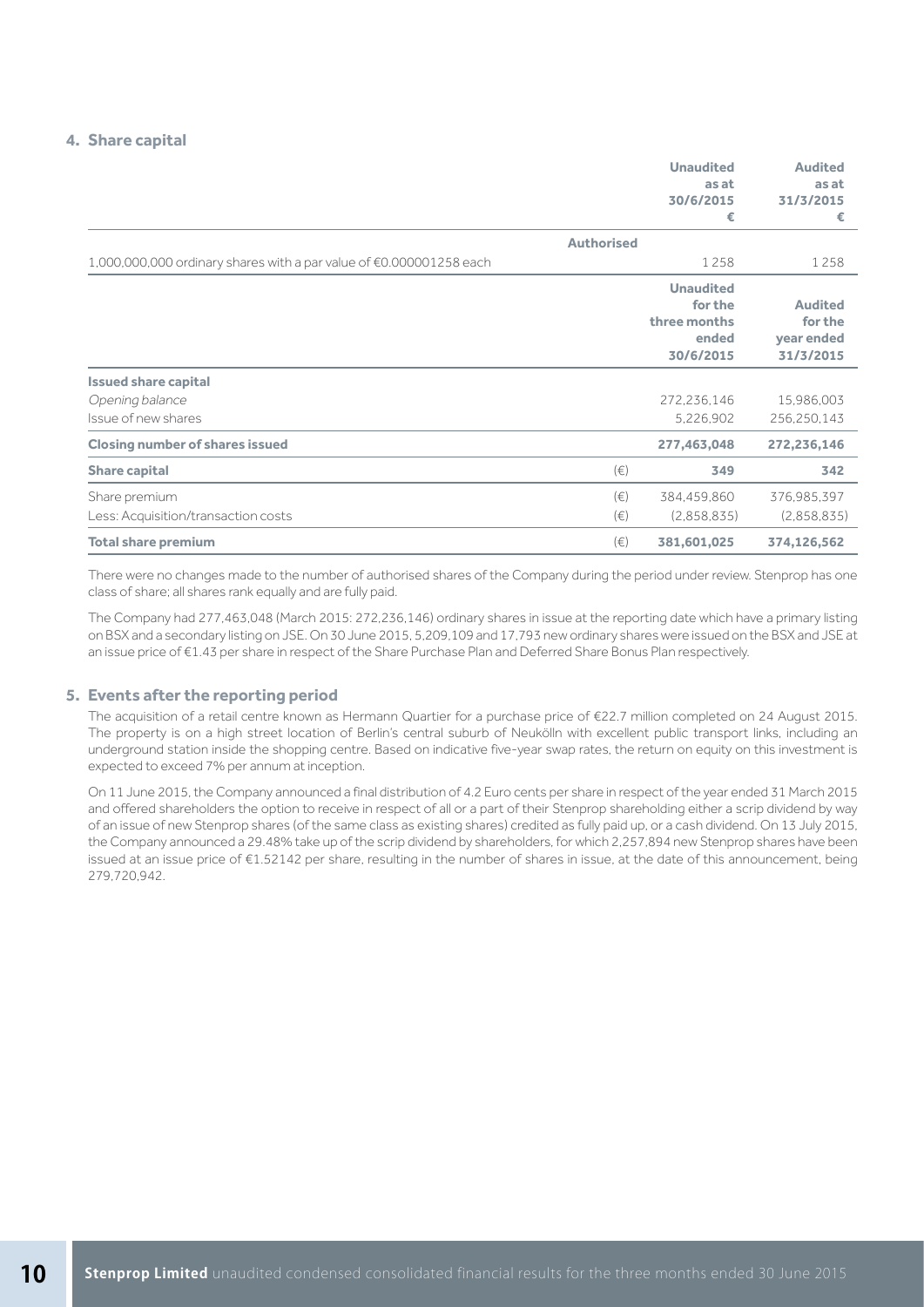Stenprop has a primary listing on the Bermuda Stock Exchange and a secondary listing on the Alternative Exchange of the Johannesburg Stock Exchange.

Date: 10 September 2015

### **South African corporate advisor and JSE sponsor**

$$
\text{AVA}\text{EXPITAL}
$$

**BSX sponsor** Appleby Securities (Bermuda) Limited